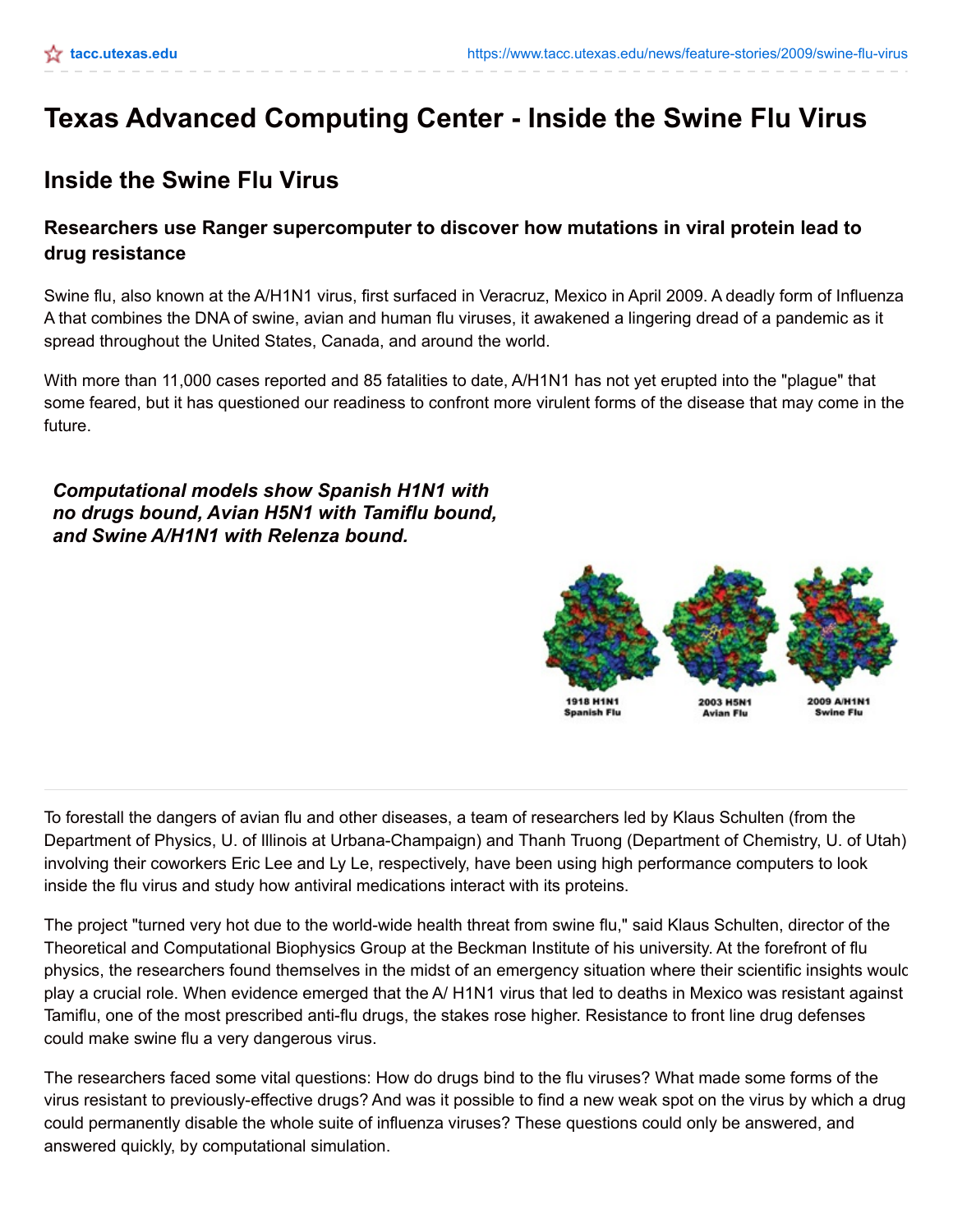"Simulations are the only way that one can visualize what is actually happening when a drug binds to a flu protein," said Lee. "They let us to peek into the molecule so we can see the atomic interactions that are responsible for the protein and drug binding events. This is important, because drugs are designed with these specific atomic interactions in mind."

The group had models of the Spanish and Avian flu viruses, but to understand the current outbreak, they needed to determine the three-dimensional structure of the new A/H1N1 virus, or more specifically the virus' neuraminidase protein: a mushroomshaped projection on the surface of the influenza virus that plays a crucial role in the virus' reproductive cycle.

Neuraminidase is the main target for commercial antiviral drugs, but it is also the most quickly evolving part of the virus, playing cat and mouse with drugs and necessitating new flu medications each year.

*(clockwise) Thanh Truong, Department of Chemistry, University of Utah; Ly Le, Department of Chemistry, University of Utah; Eric Lee, research scientist at the Beckman Institute, University of Illinois; and Klaus Schulten, director of the Theoretical and Computational Biophysics Group and a faculty member at the Beckman Institute, University of Illinois*



Combining genetic sequence data from swine flu samples with information from homology, or common ancestral characteristics (Swine flu in 91% identical to Avian flu), the researchers created the first atomistic model of A/H1N1 neuraminidase.

Then, using NAMD (NAnoscale Molecular Dynamics), a powerful atomic-level 3D modeling program developed by the Schulten group, the scientists prepared simulations to show how the three virus neuraminidases (Spanish, Avian and Swine flu) interact with: the two mostprescribed flu-fighting medicines (Tamiflu and Relenza), two phase III trial drugs candidates (Peramivir and A-315675), and Sialic acid, their natural target on the human cell.

If they pushed the pace of their simulations, the research could provide useful insights in real time. The study could be crucial to stockpiling the right medicines and accelerating the design of new drugs to fight mutating viruses. But the researchers would need access to a supercomputer to develop a rapid prognosis of the swine flu virus' evasion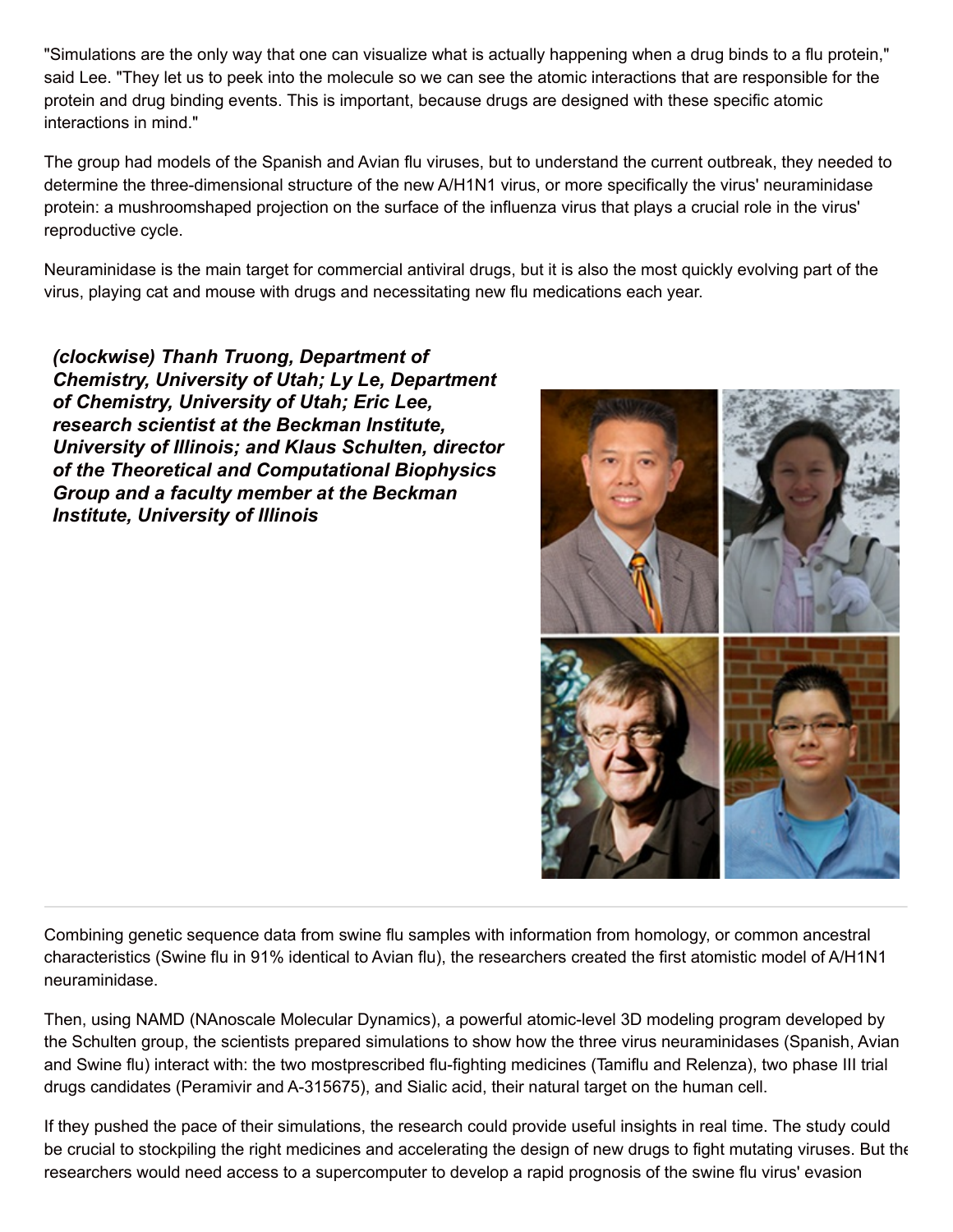mechanism.

On April 30, Schulten called the Texas Advanced Computing Center (TACC) and received a special allocation on Ranger, one of the world's most powerful supercomputers, to execute emergency simulations.

"This is a perfect example of cooperation among TeraGrid staff to provide a research team with time-critical access to the petascale resources funded by the National Science Foundation," said Chris Hempel, TACC associate director of User Services. With priority access to Ranger through a special queue, the group employed between 2,000 and 3,000 processors continuously over two weeks, and produced simulations that revealed how drugs normally bind to the neuraminidase and how changes to the A/H1N1 protein could cause drug resistance.

Antiviral drugs work by binding in a deep pocket — a receptor — on the surface of the neuraminidase. "If that receptor is occupied by drugs, like Tamiflu or Relenza, then production of the virus is stopped," Schulten said. "The drug is like an off button."

The current strain of A/H1N1 swine flu does not appear to be drug resistant yet, but the high rate of mutations among normal seasonal strains of the flu may transfer their Tamiflu drug-resistance genes to the swine flu. Relenza and the phase III trial drugs are effective against Tamiflu-resistant strains. However, according to researchers, resistance to these new drugs is likely not far behind, underscoring the need to understand precisely how mutations make the flu immune to antiviral therapy.

By anticipating the likely atomic-level mutations in the virus' structure, they believe it will be possible to intelligently design a drug or vaccine that can't be resisted.

"We're in a race against nature," said Lee. "Mutations happen naturally and we have to predict what might happen and stay one step ahead."

The project represents a computational, as well as a scientific, breakthrough, according to Schulten. "We were able to learn something in a few weeks that usually would take many months," he said. "We investigated the site of the reactions and made sense of the interactions, and we think that our computational view can help create drugs that are optimally attuned to avoid resistance."

The group is preparing the initial results of their virtual drug trials for publication. They will continue to analyze their data in the coming months, while simulating potential mutant varieties of the flu viruses.

Supercomputers routinely assist in emergency weather forecasting, earthquake predictions, and epidemiological research. Now, says Schulten, they are proving their usefulness in biomedical crises.

"It's a historic moment," he said. "For the first time these supercomputers are being used for emergency situations that require a close look with a computational tool in order to shape our strategy."

#### **UT Austin researchers predict best intervention strategies for H1N1 virus**

At The University of Texas at Austin, Lauren Ancel Meyers is using TACC's Lonestar supercomputer to predict how the new strain of H1N1 flu is spreading throughout North America and to determine the best intervention strategies.

"Our goal is to develop powerful and flexible software so that public health agencies like the Center for Disease Control (CDC) and British Columbia CDC can come to us with candidate intervention strategies and we can use our model to predict their effectiveness, and improve them," Meyers said.

For example, the United States has roughly 80 million doses of antiviral drugs in a stockpile. The important public health questions are: Given that a stockpile of anti-virals exists, which communities should get the first limited doses and in what quantity? What cities are the targets and what is the best timing for the other releases? Should the CDC